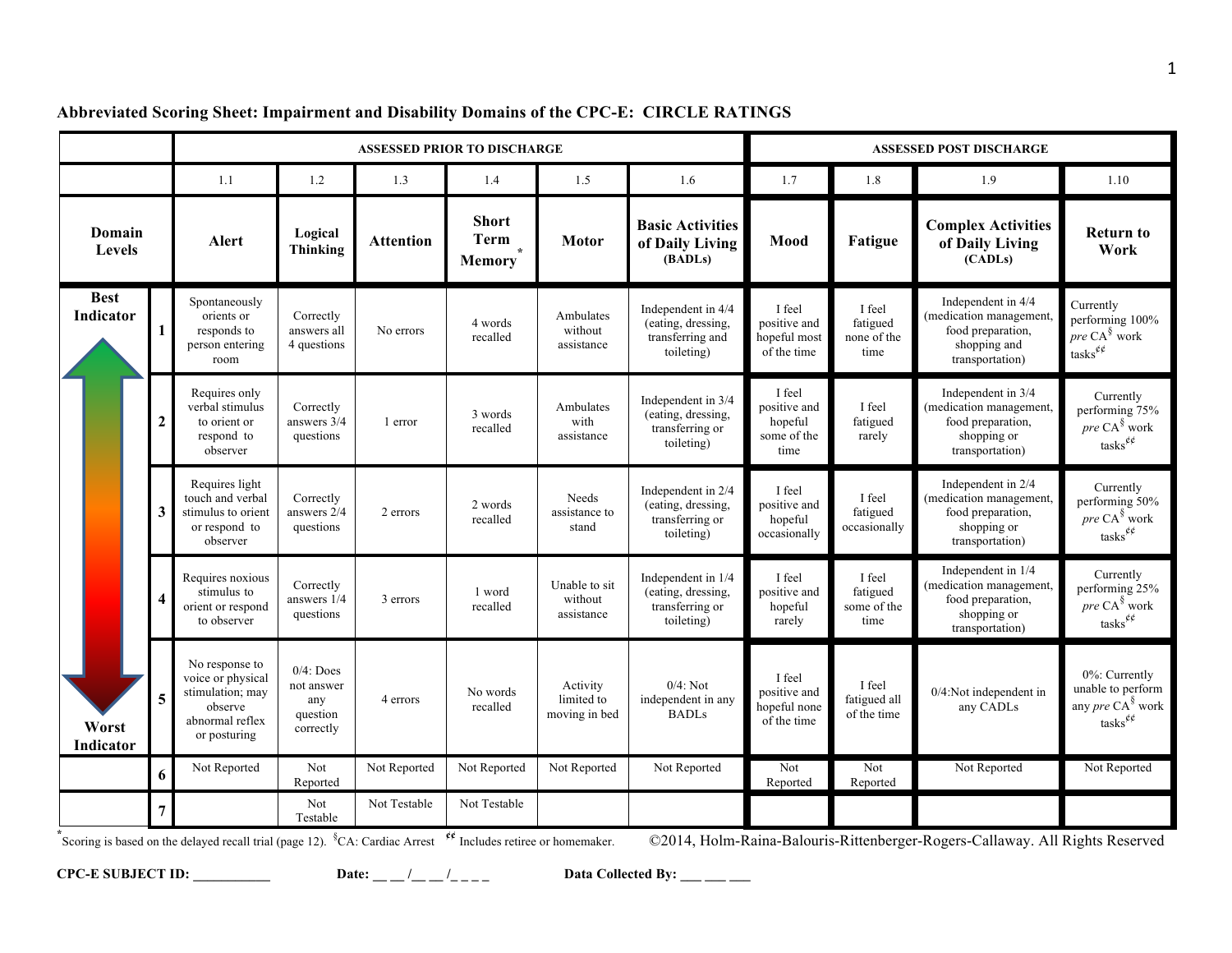# **Table 1.1 Second Level Descriptors for the Alert Domain**

| 1.         |                                                                                                                                                       | Spontaneously orients or responds to<br>person entering room      | Patient spontaneously orients or responds to observer (i.e., tracks with eyes/turns head toward person entering<br>room).                                                                                                                                                                                                                                                                                                                                                                                                                                                                                                         |  |  |
|------------|-------------------------------------------------------------------------------------------------------------------------------------------------------|-------------------------------------------------------------------|-----------------------------------------------------------------------------------------------------------------------------------------------------------------------------------------------------------------------------------------------------------------------------------------------------------------------------------------------------------------------------------------------------------------------------------------------------------------------------------------------------------------------------------------------------------------------------------------------------------------------------------|--|--|
| 2.         |                                                                                                                                                       | Requires only verbal stimulus to<br>orient or respond to observer | Patient requires only verbal stimulus to orient or respond to observer.                                                                                                                                                                                                                                                                                                                                                                                                                                                                                                                                                           |  |  |
| 3.         | Requires light touch and verbal<br>stimulus to orient or respond to<br>observer                                                                       |                                                                   | Patient requires light touch and verbal stimulation to orient or respond to observer.                                                                                                                                                                                                                                                                                                                                                                                                                                                                                                                                             |  |  |
| 4.         |                                                                                                                                                       | Requires noxious stimulus to orient<br>or respond to observer     | Patient requires noxious stimulus to orient or respond to observer.                                                                                                                                                                                                                                                                                                                                                                                                                                                                                                                                                               |  |  |
| 5.         | No response to voice or physical<br>stimulation; may observe abnormal<br>reflex or posturing                                                          |                                                                   | No eye opening or spontaneous speaking. Does not follow commands, and when provoked by a noxious<br>stimulus eyes remain closed. Motor activity is absent or abnormal and reflexive, rather than purposeful or<br>defensive.                                                                                                                                                                                                                                                                                                                                                                                                      |  |  |
| References | A.<br><b>B.</b><br>$\overline{C}$ .                                                                                                                   |                                                                   | Sessler CN, Gosnell M, Grap MJ, Brophy GT, O'Neal PV, Keane KA et al. The Richmond Agitation-Sedation Scale: validity and reliability in<br>adult intensive care patients. Am J Respir Crit Care Med 2002;166:1338-1344.                                                                                                                                                                                                                                                                                                                                                                                                          |  |  |
|            |                                                                                                                                                       |                                                                   | Khan BA, Guzman O, Campbell NL, Walroth T, Tricker J, Hui SL, Perkins A, Zawahiri M, Buckley JD, Farber MO, Ely W, Boustani MA.<br>Comparison and agreement between the Richmond Agitation-Sedation Scale and the Riker Sedation-Agitation Scale in evaluating patients'<br>eligibility for delirium assessment in the ICU. Chest. 2012 Jul;142(1):48-54. doi: 10.1378/chest.11-2100.<br>Ely EW, Truman B, Shintani A, Thomason JWW, Wheeler AP, Gordon S et al. Monitoring sedation status over time in ICU patients: the<br>reliability and validity of the Richmond Agitation Sedation Scale (RASS) JAMA. 2003; 289:2983-2991. |  |  |
|            |                                                                                                                                                       |                                                                   |                                                                                                                                                                                                                                                                                                                                                                                                                                                                                                                                                                                                                                   |  |  |
|            | D.                                                                                                                                                    |                                                                   | Jennet B. Review Article: Development of Glasgow Coma and Outcome. Nepal J of Neuroscience. 2005;2:24-28.                                                                                                                                                                                                                                                                                                                                                                                                                                                                                                                         |  |  |
|            | Е.                                                                                                                                                    |                                                                   | Plum F, Posner JB. The Diagnosis of Stupor and Coma. 1995, 2nd Ed, FA Davis, Philadelphia. pgs. 4-5.                                                                                                                                                                                                                                                                                                                                                                                                                                                                                                                              |  |  |
|            | F.                                                                                                                                                    |                                                                   | Plum F, Posner JB: The Diagnosis of Stupor and Coma. Contemporary Neurology Series. 2007, 4th Ed, FA Davis, Philadelphia, p. 40.                                                                                                                                                                                                                                                                                                                                                                                                                                                                                                  |  |  |
|            | The Multi-Society Task Force on PVS. Medical aspects of the persistent vegetative state (1). N Engl J Med. 1994;330:1499–1508. PMID:<br>G.<br>7818633 |                                                                   |                                                                                                                                                                                                                                                                                                                                                                                                                                                                                                                                                                                                                                   |  |  |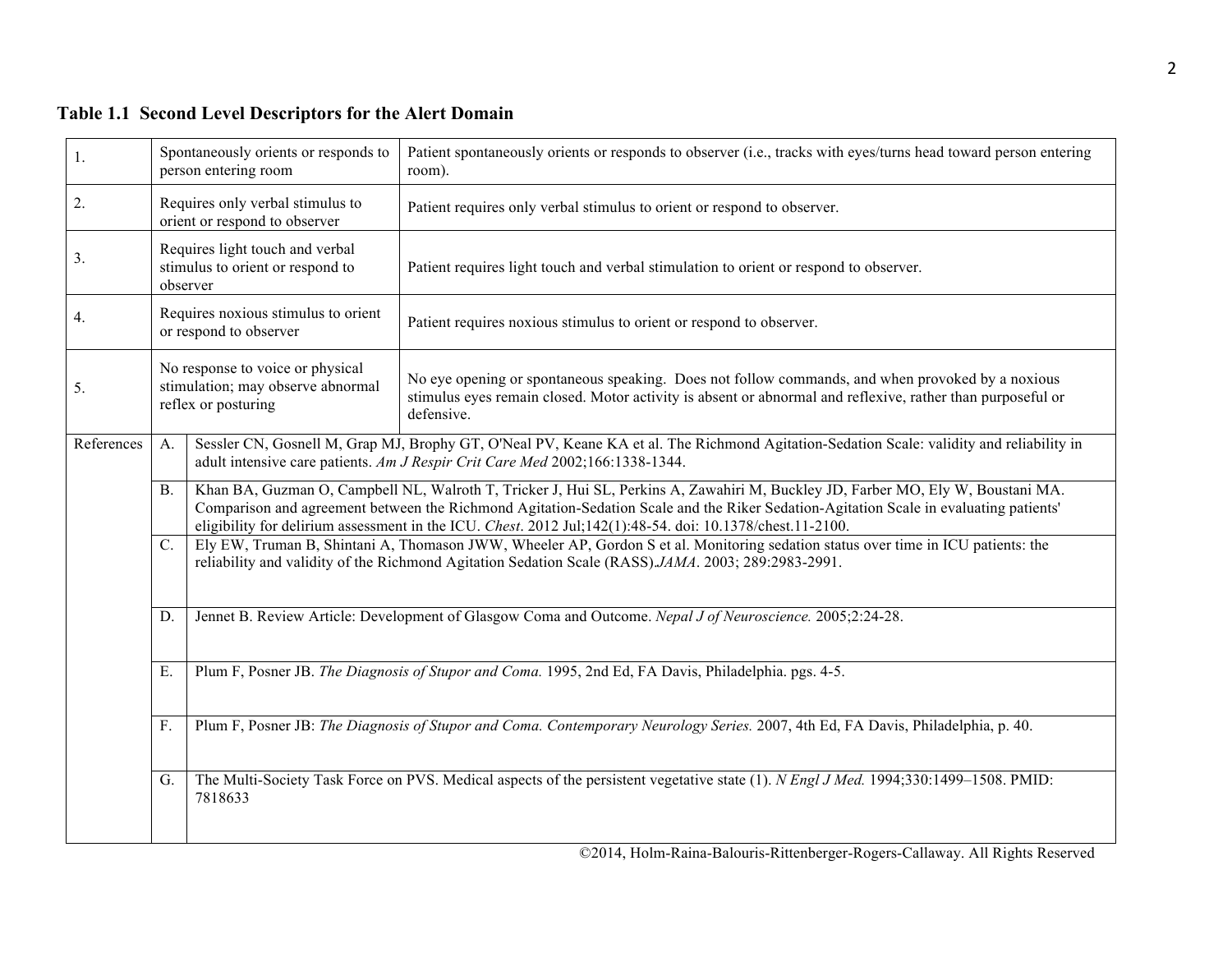#### **Table 1.2 Second Level Descriptors for the Short-term Memory Domain**

#### Administration:

**Part 1:** Tell the patient, "Listen carefully. This is a memory test. I am going to read a list of words that I want you to remember. I will ask you to repeat these words now and later on, at the end of my visit. When I am through, tell me as many words as you can remember." (*While pausing at least 1 second between each word*), Say: "The words are: **Book, goat, dirt, and hand**. Repeat the words to me." [For each word that is repeated, place a check in the Part 1 box **but do not score**.**]**

|             | Part 1<br>(Record but do not score) | Part 2<br>(Record but do not score) | Part 3<br>Completed and scored at the end of your visit |
|-------------|-------------------------------------|-------------------------------------|---------------------------------------------------------|
| <b>Book</b> |                                     |                                     |                                                         |
| Goat        |                                     |                                     |                                                         |
| Dirt        |                                     |                                     |                                                         |
| Hand        |                                     |                                     |                                                         |

**Part 2:** After the subject has recalled all, or as many as words as (s)he can remember, read the list a *second* time with the following instructions: "I am going to read the same list again. Try to remember and tell me as many words as you can. The words are: **Book, goat, dirt, and hand.** Repeat the words to me." [For each word that is repeated by the patient, place a check in the Part 2 box above **but do not score.]**

Now inform the patient that (s)he will be asked to recall these words again by saying, "I will ask you to recall those words again at the end of my visit."

If the patient has a tracheostomy and you are unable to lip read, ask the patient to write the correct word or read from the list of words below**\*** and ask for a hand gesture or eye closure: Tell the patient, "Lift your hand (or close your eyes) when you hear the word that I mentioned earlier." While pausing between words, say:

- 1) *"Is the correct word: Pen, desk, or book?*
- *2) "Is the correct word: Horse, goat or lamb?*
- *3) "Is the correct word: Dirt, sand or rock?*
- *4) "Is the correct word: Foot, hand or head?*

**\*List of word options will be on the back of Table 1**

Scoring: No points are given for Parts 1 and 2. **Scoring is based on the delayed recall trial (Part 3). A prompt will appear on page 12, the last page of this document.**

#### **PART 3 (scored at the end of your visit)**

|           | 4 words recalled      | Able to recall all 4 words.                                                                                                                     |
|-----------|-----------------------|-------------------------------------------------------------------------------------------------------------------------------------------------|
|           | 3 words recalled      | Able to recall 3 words.                                                                                                                         |
|           | 2 words recalled      | Able to recall 2 words.                                                                                                                         |
|           | word recalled         | Able to recall 1 word.                                                                                                                          |
|           | No words are recalled | Unable to recall any words.                                                                                                                     |
| Reference |                       | http://www.alphabeticalist.com/9000%20foldera/all1-2-3-4-words.html From the most frequently used 1-2-3-4 letter words in the English language: |
|           |                       |                                                                                                                                                 |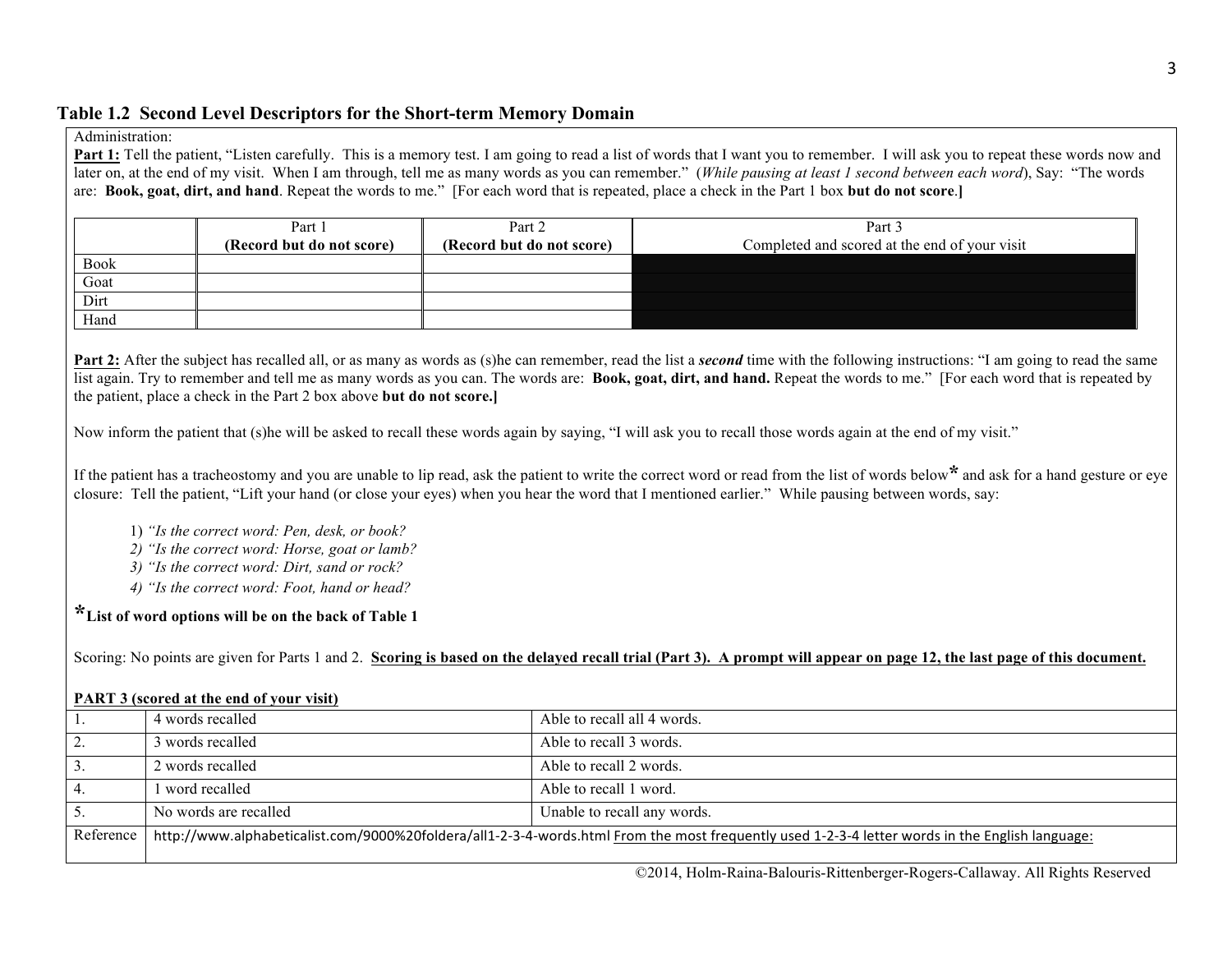# **Table 1.3 Second Level Descriptors for the Logical Thinking Domain**

|                  | Administration: Ask the patient to answer the following 4 questions:*                                                                                                                                                                                                                                                                                                                                                                  |  |  |  |  |
|------------------|----------------------------------------------------------------------------------------------------------------------------------------------------------------------------------------------------------------------------------------------------------------------------------------------------------------------------------------------------------------------------------------------------------------------------------------|--|--|--|--|
|                  | 1. Will a stone float on water? (Correct answer is "No")<br>2. Are there fish in the sea? (Correct answer is "Yes")<br>3. Does one pound weigh more than two? (Correct answer is "No")<br>4. Can you use a hammer to pound a nail? (Correct answer is "Yes")<br>If the patient is hard of hearing, deaf or aphasic, attempt the questions in written form. If the patient has a tracheostomy: Thumbs $up = Yes$ ; Thumbs $down = No$ . |  |  |  |  |
| 1.               | Correctly answers all 4 questions.                                                                                                                                                                                                                                                                                                                                                                                                     |  |  |  |  |
| $\overline{2}$ . | Correctly answers 3/4 questions.                                                                                                                                                                                                                                                                                                                                                                                                       |  |  |  |  |
| 3.               | Correctly answers 2/4 questions.                                                                                                                                                                                                                                                                                                                                                                                                       |  |  |  |  |
| 4.               | Correctly answers 1/4 questions.                                                                                                                                                                                                                                                                                                                                                                                                       |  |  |  |  |
| 5.               | $0/4$ : Does not answer any question correctly.                                                                                                                                                                                                                                                                                                                                                                                        |  |  |  |  |
| References       | *Adapted from: Confusion Assessment Method for the ICU (CAM-ICU): The CAM-ICU is a delirium monitoring instrument for ICU patients.<br>A <sub>1</sub><br>Copyright ©2002, E. Wesley Ely, MD, MPH and Vanderbilt University, all rights reserved. [used with permission of the author]                                                                                                                                                  |  |  |  |  |
|                  | Ely EW, Inouye SK, Bernard GR, Gordon S, Francis J, May L, Truman B, Speroff T, Gautam S, Margolin R, Hart RP, Dittus R. Delirium in<br><b>B.</b><br>mechanically ventilated patients: validity and reliability of the confusion assessment method for the intensive care unit (CAM-ICU). JAMA<br>2001;286(21):2703-2710. Doi: 10.1001/jama.286.21.2703                                                                                |  |  |  |  |
|                  | Inouye SK, van Dyck CH, Alessi CA, Balkin S, Siegal AP, Horwitz RI. Clarifying confusion: the confusion assessment method. A new method for<br>C.<br>detection of delirium. Ann Intern Med. 1990;113:941-8.                                                                                                                                                                                                                            |  |  |  |  |
|                  | Vanderbilt University Medical Center website. CAM-ICU Training Manual and Instructional Video. Accessed February 21, 2013 from<br>D.<br>http://www.mc.vanderbilt.edu/icudelirium/index.html.                                                                                                                                                                                                                                           |  |  |  |  |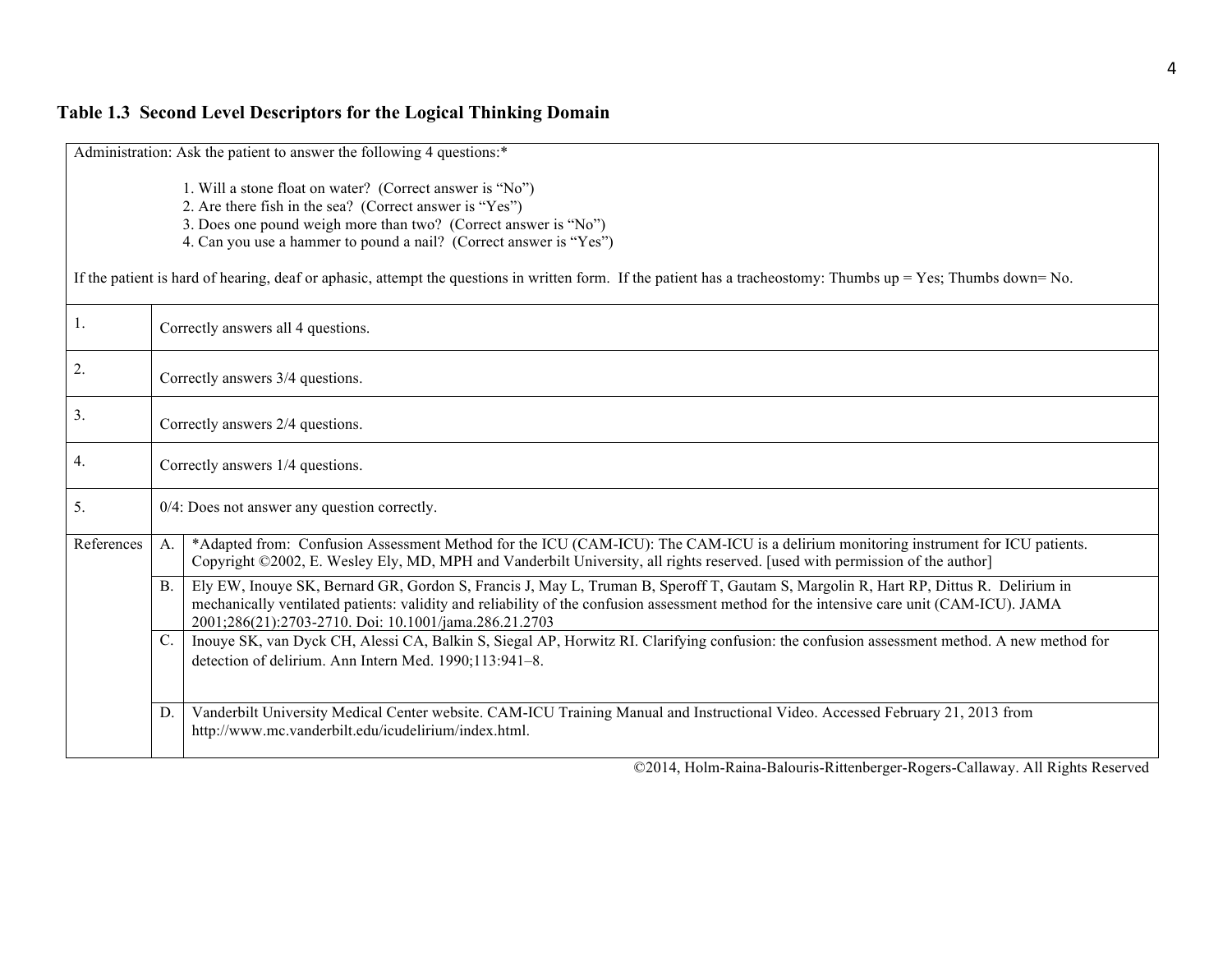|            |                                    | list in a normal tone, 3 seconds apart. | Administration: Say to the patient, "I am going to read you a series of 10 letters. Whenever you hear the letter 'A,' squeeze my hand." Read letters from the following                                                                                             |
|------------|------------------------------------|-----------------------------------------|---------------------------------------------------------------------------------------------------------------------------------------------------------------------------------------------------------------------------------------------------------------------|
|            |                                    |                                         | <b>SAVEAHAART</b>                                                                                                                                                                                                                                                   |
|            |                                    |                                         | Errors are counted when patient fails to squeeze on the letter "A" and when the patient squeezes on any letter other than "A."                                                                                                                                      |
|            |                                    |                                         | If the patient is hard of hearing (first check for hearing aide), deaf or aphasic, this domain may not be testable. (Select number 7 under the Attention Domain in Table 1).                                                                                        |
|            |                                    |                                         | * Clinician needs to select a consistent, reproducible response if the patient is unable to squeeze clinician's hand.                                                                                                                                               |
| -1.        | No errors with<br>squeezing        |                                         | The patient correctly squeezes only when the letter "A" is mentioned. (i.e., correctly squeezes 4/4 times when the letter "A" is<br>mentioned)                                                                                                                      |
| 2.         | 1 error with squeezing             |                                         | The patient squeezes on a wrong letter or fails to squeeze on the letter "A."                                                                                                                                                                                       |
| 3.         | 2 errors with squeezing            |                                         | The patient squeezes on 2 wrong letters and/or fails to squeeze on the letter "A" twice, or a combination of errors.                                                                                                                                                |
| 4.         | 3 errors with squeezing            |                                         | The patient squeezes on 3 wrong letters and/or fails to squeeze on the letter "A" three times, or a combination of errors.                                                                                                                                          |
| 5.         | 4 or more errors with<br>squeezing |                                         | The patient squeezes on 4 wrong letters and/or fails to squeeze on the letter "A" four times, or a combination of errors.                                                                                                                                           |
| References | A.                                 |                                         | *Adapted from: Confusion Assessment Method for the ICU (CAM-ICU): The CAM-ICU is a delirium monitoring instrument for ICU patients.<br>Copyright ©2002, E. Wesley Ely, MD, MPH and Vanderbilt University, all rights reserved. [used with permission of the author] |
|            | <b>B.</b>                          |                                         | Vanderbilt University Medical Center website. CAM-ICU Training Manual and Instructional Video. Accessed February 21, 2013 from<br>http://www.mc.vanderbilt.edu/icudelirium/index.html.                                                                              |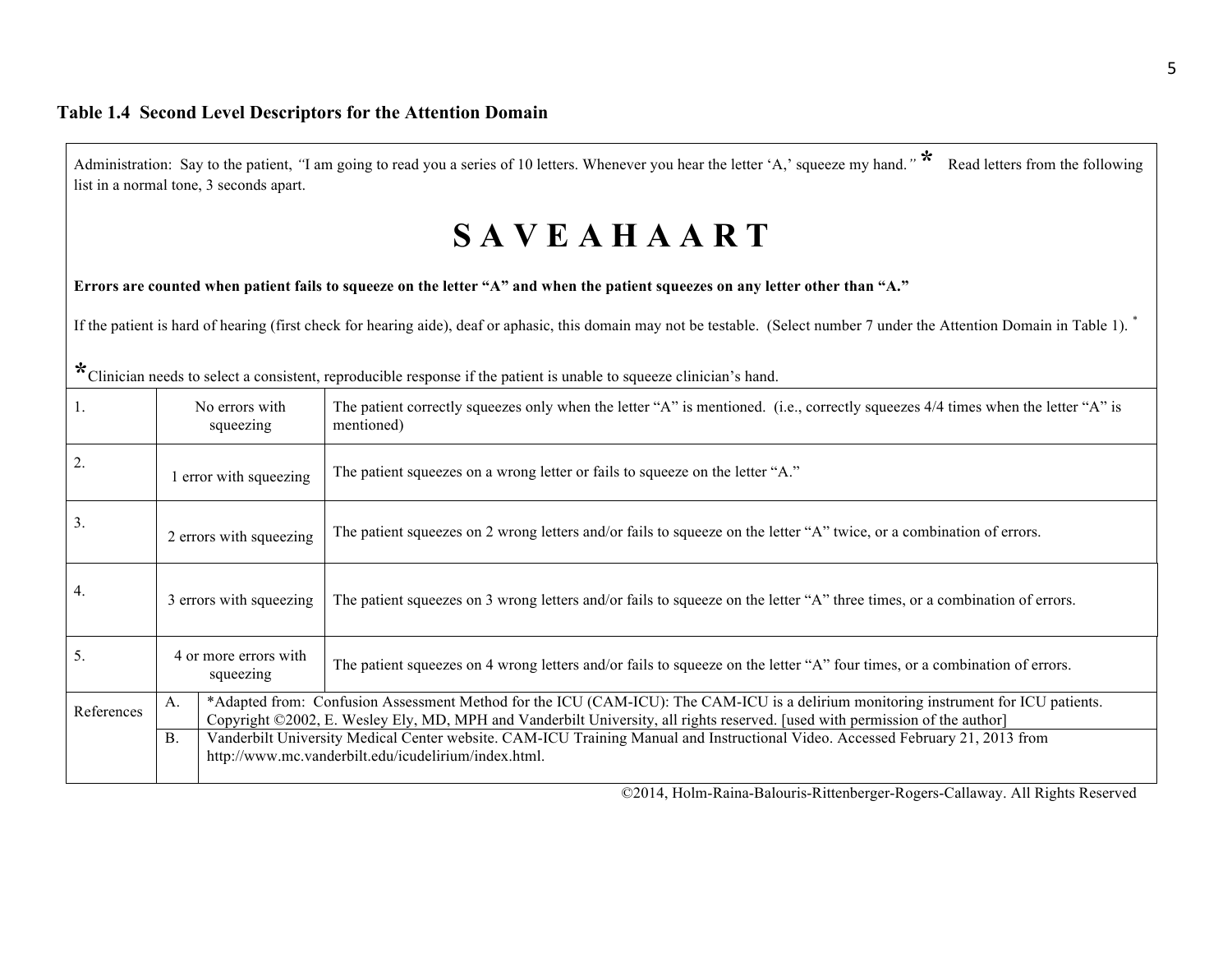# **Table 1.5 Second Level Descriptors for the Motor Domain**

|                  | Gross screening of motor weakness.                                                                                                                                                                                                                                       |  |  |  |
|------------------|--------------------------------------------------------------------------------------------------------------------------------------------------------------------------------------------------------------------------------------------------------------------------|--|--|--|
|                  | Administration: Check either the nursing, physical therapy or occupational therapy notes. If the patient has a tracheostomy, select the highest level of tolerated activity.                                                                                             |  |  |  |
|                  | Patient ambulates without assistance. (assistance equals help from another individual)                                                                                                                                                                                   |  |  |  |
| $\overline{2}$ . | Patient ambulates with assistance. (assistance equals help from another individual)                                                                                                                                                                                      |  |  |  |
| 3.               | Patient needs assistance to stand. (assistance equals help from another individual)                                                                                                                                                                                      |  |  |  |
| $\overline{4}$ . | Patient is unable to sit without assistance. (assistance equals help from another individual)                                                                                                                                                                            |  |  |  |
| 5.               | Patient's activity is limited to moving in bed.                                                                                                                                                                                                                          |  |  |  |
| Reference        | Adapted from: Said CM, Morris ME, Woodward M, Churilov L, Bernhardt J. Enhancing physical activity in older adults receiving hospital based<br>rehabilitation: A phase II feasibility study. BMC Geriatr. 2012 Jun 8; 12:26. doi: 10.1186/1471-2318-12-26. PMID:22676723 |  |  |  |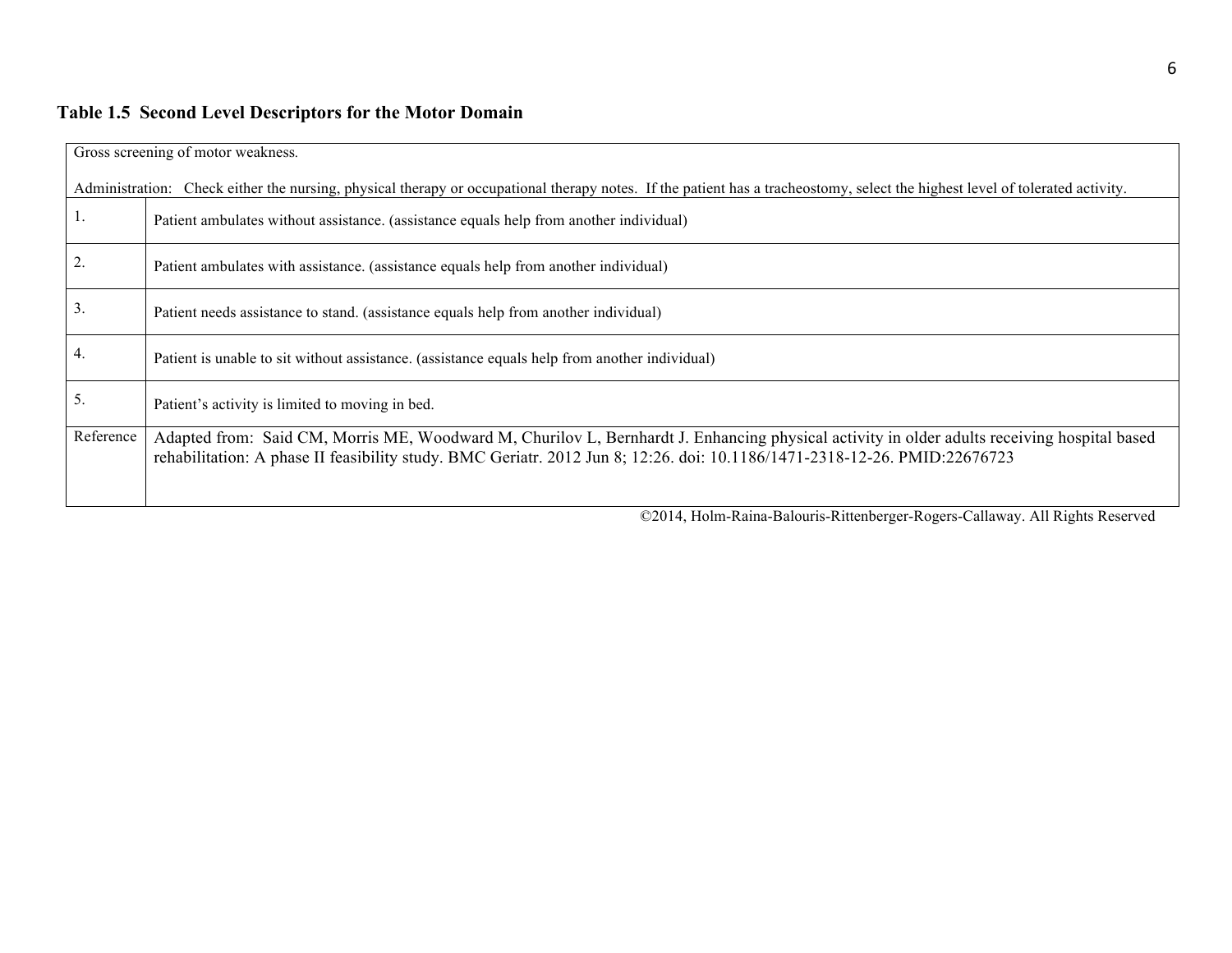# **Table 1.6 Second Level Descriptors for the Basic Activities of Daily Living (BADLs) Domain**

|            | Administration:<br>The examiner records the CURRENT level of independence in basic activities of daily living (BADLs). Independence is defined as no assistance from another<br>person. It may be necessary to refer to the nursing and occupational therapy notes in the patient's chart. |                                                                                                                                                                                                                                                                                                                                                           |  |  |  |
|------------|--------------------------------------------------------------------------------------------------------------------------------------------------------------------------------------------------------------------------------------------------------------------------------------------|-----------------------------------------------------------------------------------------------------------------------------------------------------------------------------------------------------------------------------------------------------------------------------------------------------------------------------------------------------------|--|--|--|
|            | <b>Basic Activities of Daily Living (BADLs)</b><br>Four basic human activities:<br>Eating, dressing, transferring and toileting                                                                                                                                                            |                                                                                                                                                                                                                                                                                                                                                           |  |  |  |
| 1.         | Independent in 4/4 (eating, dressing, transferring and toileting).                                                                                                                                                                                                                         |                                                                                                                                                                                                                                                                                                                                                           |  |  |  |
| 2.         |                                                                                                                                                                                                                                                                                            | Independent in 3/4 (eating, dressing, transferring or toileting).                                                                                                                                                                                                                                                                                         |  |  |  |
| 3.         |                                                                                                                                                                                                                                                                                            | Independent in 2/4 (eating, dressing, transferring or toileting).                                                                                                                                                                                                                                                                                         |  |  |  |
| 4.         |                                                                                                                                                                                                                                                                                            | Independent in 1/4 (eating, dressing, transferring or toileting).                                                                                                                                                                                                                                                                                         |  |  |  |
| 5.         | 0/4: Not independent in any BADLs.                                                                                                                                                                                                                                                         |                                                                                                                                                                                                                                                                                                                                                           |  |  |  |
| References | A.                                                                                                                                                                                                                                                                                         | Katz S, Akpom, CA. Index of ADL. Medical Care. 1976;14(5 Suppl):116-8.PMID: 132585                                                                                                                                                                                                                                                                        |  |  |  |
|            | <b>B</b> .                                                                                                                                                                                                                                                                                 | B. Lawton MP, Brody EM. Assessment of older people: self-maintaining and instrumental activities of daily living. The Gerontologist.<br>1969;9(3 Part 1):179-186 PMID:5349366 C. Tamaru, A, McColl, MA, Yamasaki, S. Understanding 'independence': perspectives of<br>occupational therapists. Disabil Rehabil. 2007 Jul 15;29(13):1021-33. PMID:17612987 |  |  |  |
|            | $\mathcal{C}$ .                                                                                                                                                                                                                                                                            | Katz S, Akpom, CA. Index of ADL. Medical Care. 1976;14(5 Suppl):116-8.PMID: 132585                                                                                                                                                                                                                                                                        |  |  |  |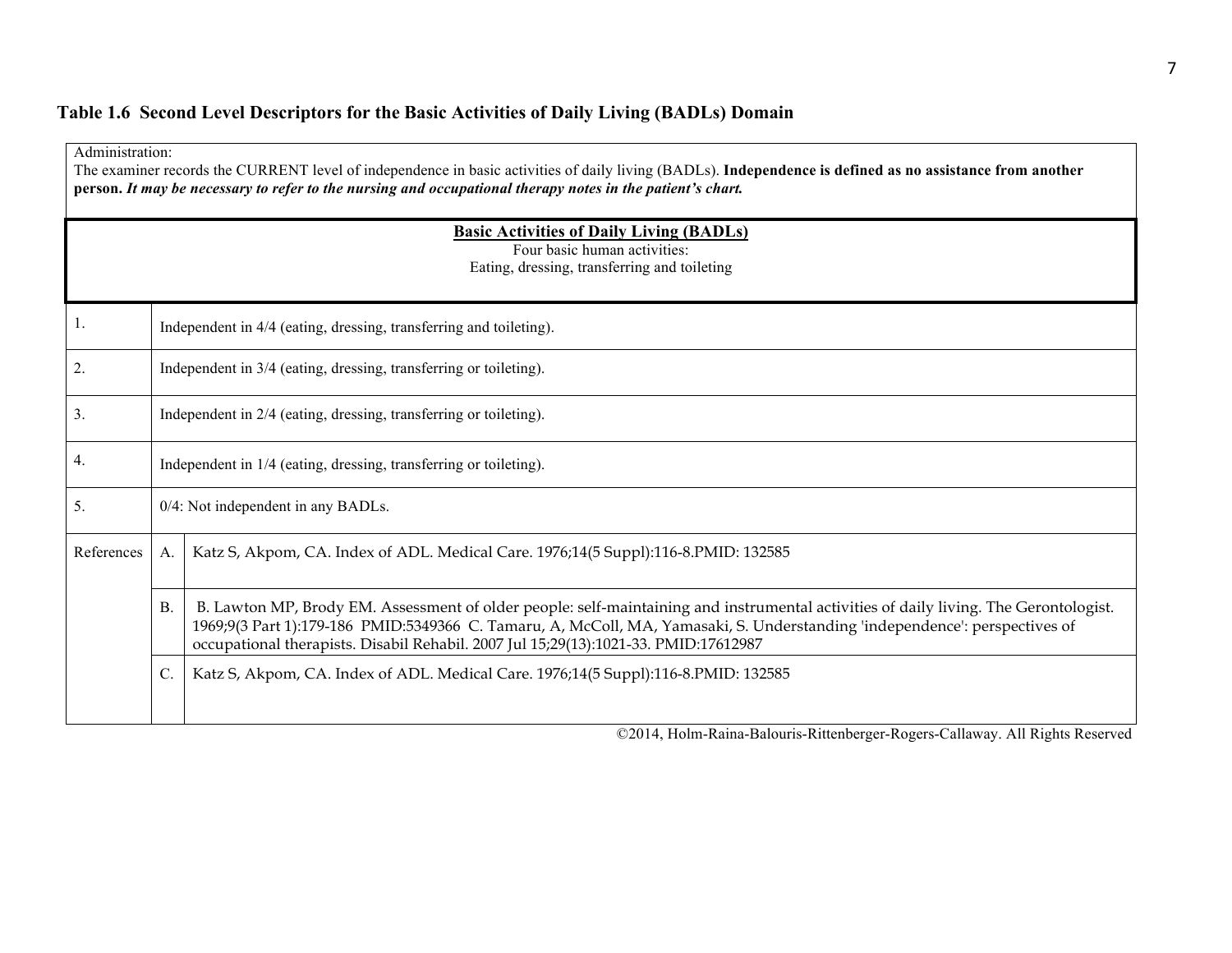| Administration: Not administered in the ICU/hospital. ADMINISTERED AT FOLLOW-UP.                                         |                                                                                                                           |  |  |  |
|--------------------------------------------------------------------------------------------------------------------------|---------------------------------------------------------------------------------------------------------------------------|--|--|--|
| Using the 5 options below, the Examiner asks the patient to complete this sentence: "Today, I feel positive and hopeful" |                                                                                                                           |  |  |  |
| 1.                                                                                                                       | Most of the time.                                                                                                         |  |  |  |
| 2.                                                                                                                       | Some of the time.                                                                                                         |  |  |  |
| 3.                                                                                                                       | Occasionally.                                                                                                             |  |  |  |
| 4.                                                                                                                       | Rarely.                                                                                                                   |  |  |  |
| 5.                                                                                                                       | None of the time.                                                                                                         |  |  |  |
| Reference                                                                                                                | Kroenke K, Spitzer RL. The PHQ-9: a new depression and diagnostic severity measure. Psychiatric Annals. 2002;32: 509-521. |  |  |  |
|                                                                                                                          |                                                                                                                           |  |  |  |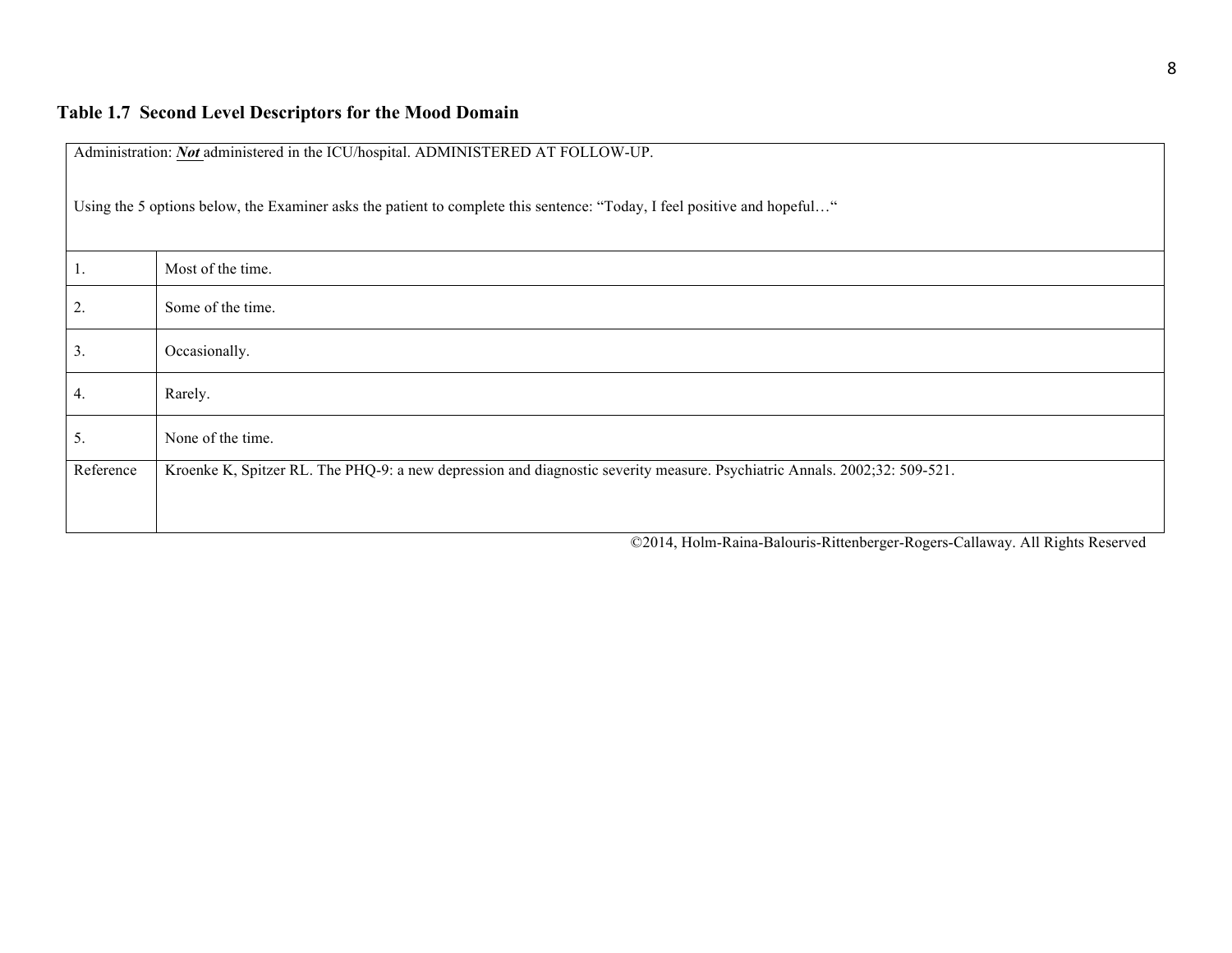# **Table 1.8 Second Level Descriptors for the Fatigue Domain**

|            | Administration: Not administered in the ICU/hospital. ADMINISTERED AT FOLLOW-UP.<br>Using the 5 options below, the Examiner asks the patient to complete this sentence: "I feel fatigued" |                                                                                                                                                                                                                                                                                                                                                                                                                                                      |  |  |
|------------|-------------------------------------------------------------------------------------------------------------------------------------------------------------------------------------------|------------------------------------------------------------------------------------------------------------------------------------------------------------------------------------------------------------------------------------------------------------------------------------------------------------------------------------------------------------------------------------------------------------------------------------------------------|--|--|
| 1.         |                                                                                                                                                                                           | None of the time                                                                                                                                                                                                                                                                                                                                                                                                                                     |  |  |
| 2.         | Rarely                                                                                                                                                                                    |                                                                                                                                                                                                                                                                                                                                                                                                                                                      |  |  |
| 3.         |                                                                                                                                                                                           | Occasionally                                                                                                                                                                                                                                                                                                                                                                                                                                         |  |  |
| 4.         |                                                                                                                                                                                           | Some of the time                                                                                                                                                                                                                                                                                                                                                                                                                                     |  |  |
| 5.         |                                                                                                                                                                                           | Most of the time                                                                                                                                                                                                                                                                                                                                                                                                                                     |  |  |
| References | $A_{-}$                                                                                                                                                                                   | Adapted from: ASCPRO Recommendations for the assessment of fatigue as an outcome in clinical trials. Barsevick AM, Cleeland CS, Manning DC,<br>O'Mara AM, Reeve BB, Scott JA, and Sloan JA. Journal Pain Symptom Manage. Author manuscript; available in PMC 2011 June 1. Published in final<br>edited form as: J Pain Symptom Manage. 2010 June; 39(6): 1086-1099. PMCID: PMC2909842 NIHMSID: NIHMS207733 doi:<br>10.1016/j.jpainsymman.2010.02.006 |  |  |
|            | <b>B</b> .                                                                                                                                                                                | Norberg EB, Boman K, Lofgren B. Activities of daily living for old persons in primary health care with chronic heart failure. Scandinavian journal of<br>caring sciences 2008;22:203-10.                                                                                                                                                                                                                                                             |  |  |
|            | $\mathbb{C}$ .                                                                                                                                                                            | Evangelista LS, Moser DK, Westlake C, Pike N, Ter-Galstanyan A, Dracup K. Correlates of fatigue in patients with heart failure. Progress in<br>cardiovascular nursing 2008;23:12-7.                                                                                                                                                                                                                                                                  |  |  |
|            | D.                                                                                                                                                                                        | Saner H, Rodriguez EB, Kummer-Bangerter A, R. S, von Planta M. Quality of life in longterm survivors of out-of-hospital cardiac arrest. Resuscitation<br>2002; 2002:7-13.                                                                                                                                                                                                                                                                            |  |  |
|            | E.                                                                                                                                                                                        | Appels A, Golombeck B, Gorgels A, de Vreede J, van Breukelen G. Behavioral risk factors of sudden cardiac arrest. Journal of Psychosomatic Research<br>2000; 48:463-9.                                                                                                                                                                                                                                                                               |  |  |
|            |                                                                                                                                                                                           | ©2014, Holm-Raina-Balouris-Rittenberger-Rogers-Callaway. All Rights Reserved                                                                                                                                                                                                                                                                                                                                                                         |  |  |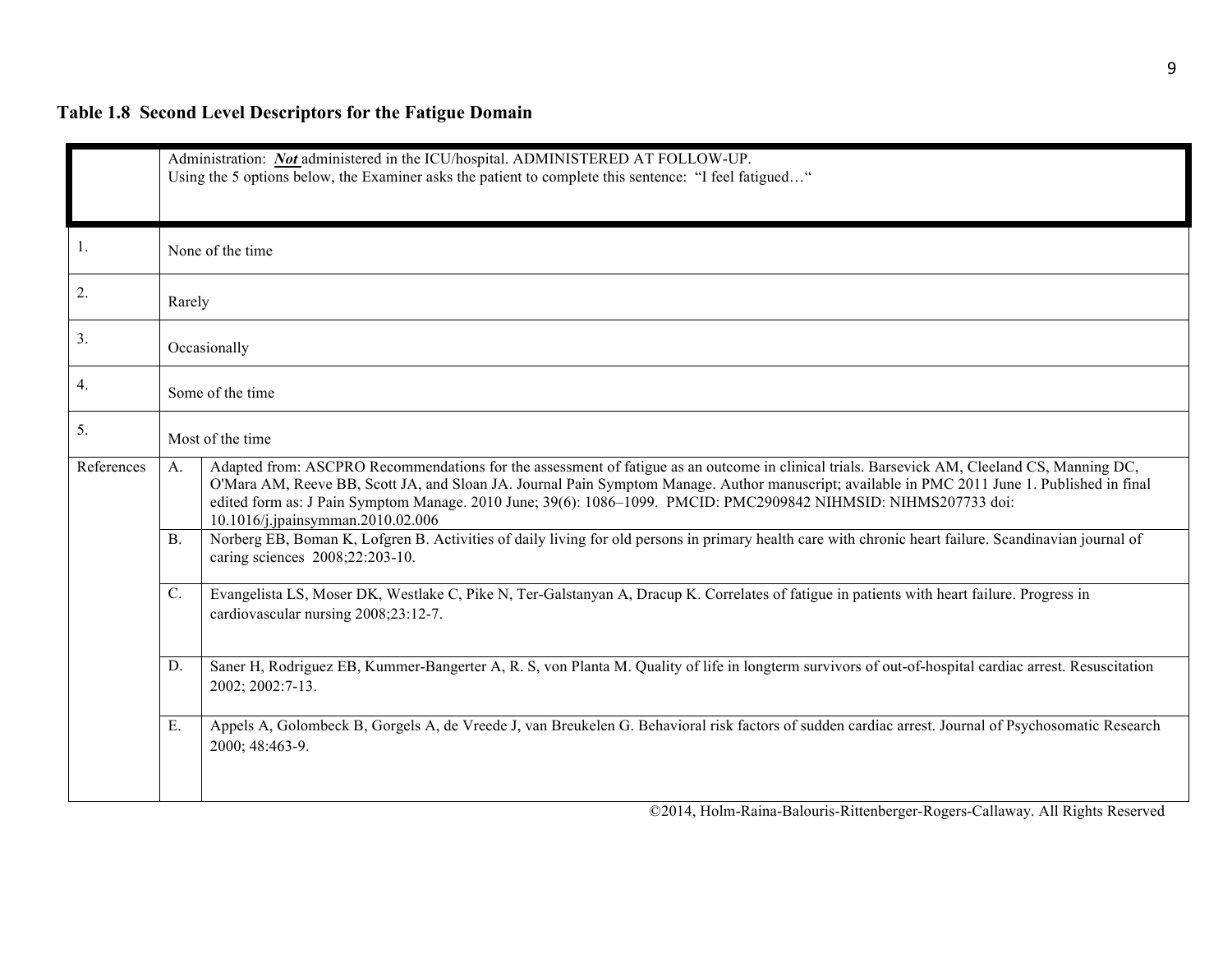# **Table 1.9 Second Level Descriptors for the Complex Activities of Daily Living (CADLs) Domain**

|            |                                                                                                                                                             | Administration: Not administered in the ICU/hospital. ADMINISTERED AT FOLLOW-UP. The examiner asks the patient: "Do you need assistance from another<br>person to manage your medications, prepare your food, shop, drive, or use public transportation?" |  |  |  |
|------------|-------------------------------------------------------------------------------------------------------------------------------------------------------------|-----------------------------------------------------------------------------------------------------------------------------------------------------------------------------------------------------------------------------------------------------------|--|--|--|
| person.    | The examiner records the CURRENT level of independence in complex activities of daily living (CADLs). Independence is defined as no assistance from another |                                                                                                                                                                                                                                                           |  |  |  |
|            |                                                                                                                                                             | <b>Complex Activities of Daily Living (CADLs):</b><br>Responsible for own medication (medication management), food preparation, shopping and transportation (drives or uses public transportation)                                                        |  |  |  |
| 1.         | Independent in 4/4 (medication management, food preparation, shopping and transportation).                                                                  |                                                                                                                                                                                                                                                           |  |  |  |
| 2.         | Independent in 3/4 (medication management, food preparation, shopping or transportation).                                                                   |                                                                                                                                                                                                                                                           |  |  |  |
| 3.         | Independent in 2/4 (medication management, food preparation, shopping or transportation).                                                                   |                                                                                                                                                                                                                                                           |  |  |  |
| 4.         | Independent in 1/4 (medication management, food preparation, shopping or transportation).                                                                   |                                                                                                                                                                                                                                                           |  |  |  |
| 5.         | 0/4: Not independent in any CADLs.                                                                                                                          |                                                                                                                                                                                                                                                           |  |  |  |
| References | А.                                                                                                                                                          | Lawton MP, Brody EM. Assessment of older people: self-maintaining and instrumental activities of daily living. The Gerontologist. 1969;9(3 Part<br>1):179-186 PMID:5349366                                                                                |  |  |  |
|            | <b>B</b> .                                                                                                                                                  | Dunlop, DD, Hughes, SL, Manheim, LM. Disability in activities of daily living: Patterns of change and hierarchy of disability. American Journal of<br>Public Health. 1997;87(3):378383cn                                                                  |  |  |  |
|            |                                                                                                                                                             |                                                                                                                                                                                                                                                           |  |  |  |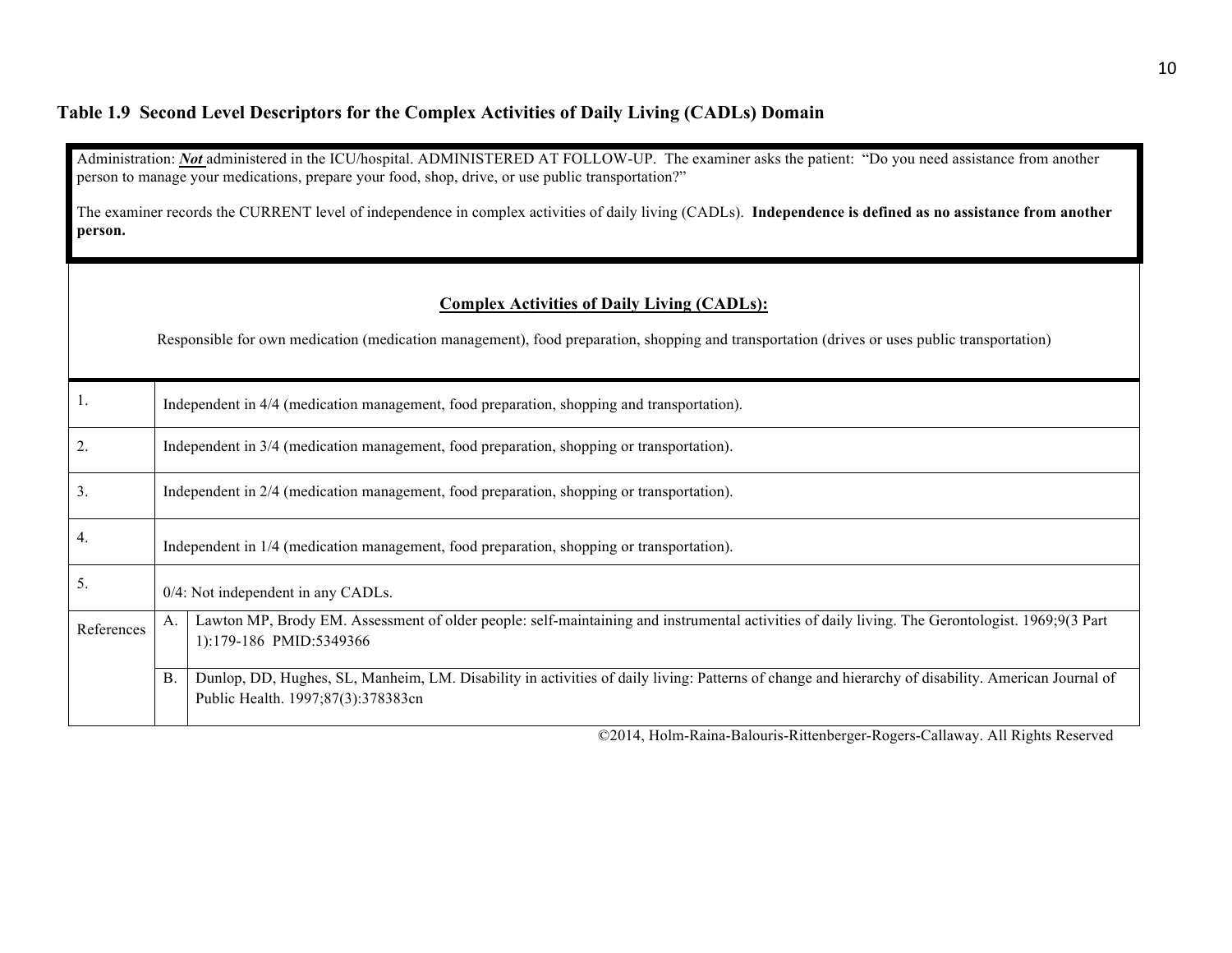#### **Table 1.10 Second Level Descriptors for the Return to Work Domain**

Administration: *Not* administered in the ICU/hospital. ADMINISTERED AT FOLLOW-UP. The examiner asks the patient "Were you employed, a retiree, or a full-time homemaker, immediately prior to your cardiac arrest?"

Circle response: YES/ NO

If YES, ask patient for his or her **CURRENT** status: "If so, what percent of your pre-CA work tasks are you currently able to perform?"

*Select the lower score if a patient gives you a number between one of the 5 options. For example, if the patient reports "About ~30%," select 25% (number 4).*

If NO, DO NOT COMPLETE THIS ITEM.

|            | 100%                                                                                                                                                                                 |                                                                                                                                                                                                  | Currently performing 100% of pre-CA work tasks (includes retiree/homemaker).       |  |
|------------|--------------------------------------------------------------------------------------------------------------------------------------------------------------------------------------|--------------------------------------------------------------------------------------------------------------------------------------------------------------------------------------------------|------------------------------------------------------------------------------------|--|
| 2.         | 75%                                                                                                                                                                                  |                                                                                                                                                                                                  | Currently performing 75% of pre-CA work tasks (includes retiree/homemaker).        |  |
| 3.         | 50%                                                                                                                                                                                  |                                                                                                                                                                                                  | Currently performing 50% of pre-CA work tasks (includes retiree/homemaker).        |  |
| 4.         | 25%                                                                                                                                                                                  |                                                                                                                                                                                                  | Currently performing 25% of pre-CA work tasks (includes retiree/homemaker).        |  |
| 5.         | 0%                                                                                                                                                                                   |                                                                                                                                                                                                  | Currently unable to perform any of pre-CA work tasks (includes retiree/homemaker). |  |
| References | A.                                                                                                                                                                                   | MacEachen E, Clarke J, Franche RL, Irvin E. Systematic review of the qualitative literature on return to work after injury. Scandinavian Journal of Work,<br>Environment & Health. 2006;257-269. |                                                                                    |  |
|            | <b>B</b> .                                                                                                                                                                           | Krause N, Dasinger LK, Neuhauser F. Modified work and return to work: a review of the literature. Journal of Occupational Rehabilitation. 1998;8(2):113-<br>139.                                 |                                                                                    |  |
|            | $C$ .<br>Saner H, Borner RE, Kummer-Bangerter A, Schuppel R, von Planta M. Quality of life in long-term survivors of out-of-hospital cardiac arrest.<br>Resuscitation. 2002;53:7-13. |                                                                                                                                                                                                  |                                                                                    |  |
|            | § CA: Cardiac Arrest                                                                                                                                                                 |                                                                                                                                                                                                  |                                                                                    |  |